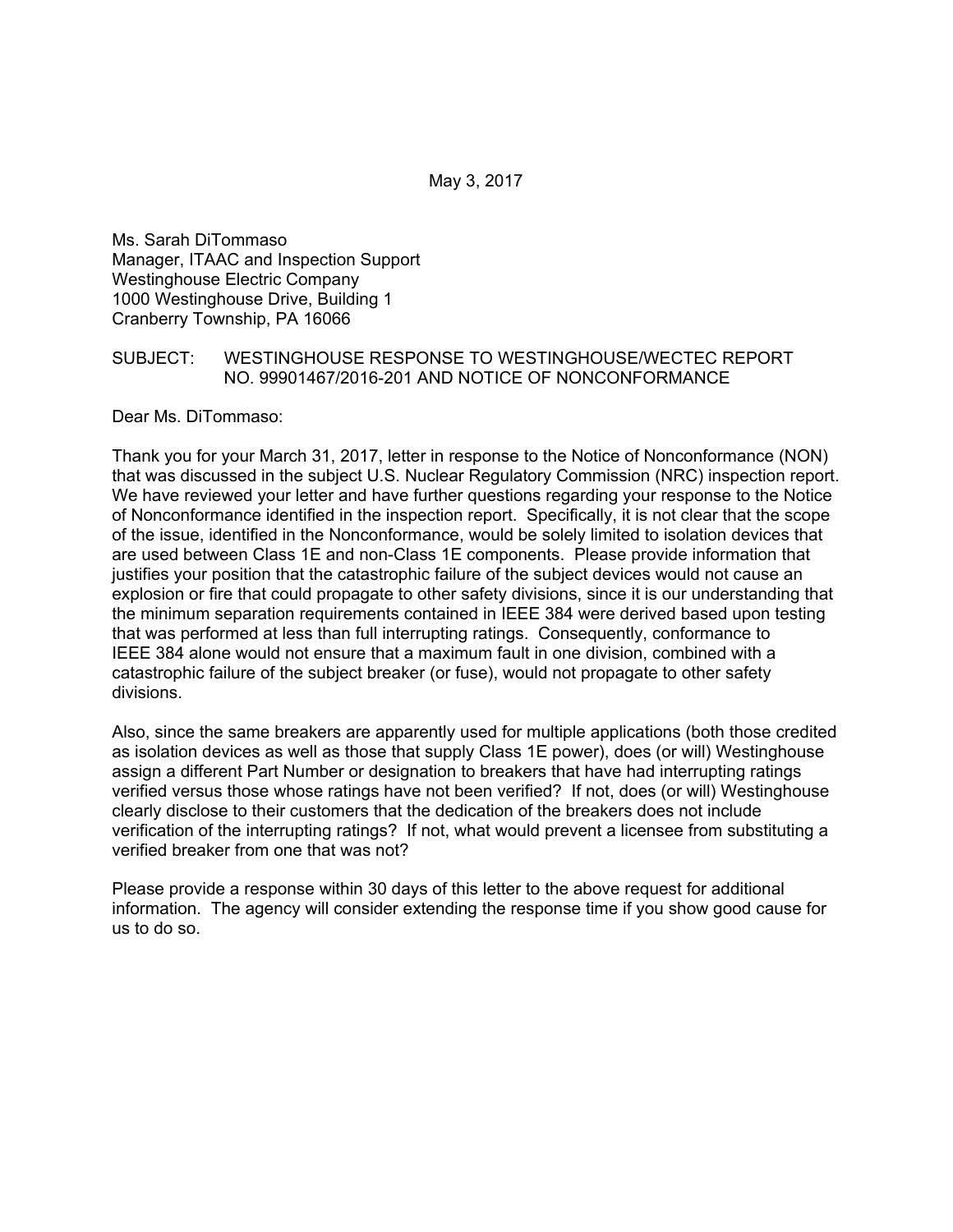In accordance with Title 10 of the *Code of Federal Regulations* (10 CFR) 2.390 of the NRC's "Public inspections, exemptions, requests for withholding," of 10 CFR Part 2, "Rules of Practice for Domestic Licensing Proceedings and Issuance of Orders," a copy of this letter and any associated correspondence will be made available electronically for public inspection in the NRC Public Document Room or from the NRC's Agencywide Documents Access and Management System, which is accessible at http://www.nrc.gov/reading-rm/adams.html.

Sincerely,

## */RA/*

Terry W. Jackson, Chief Quality Assurance Vendor Inspection Branch-1 Division of Construction Inspection and Operational Programs Office of New Reactors

Docket No.: 99901467